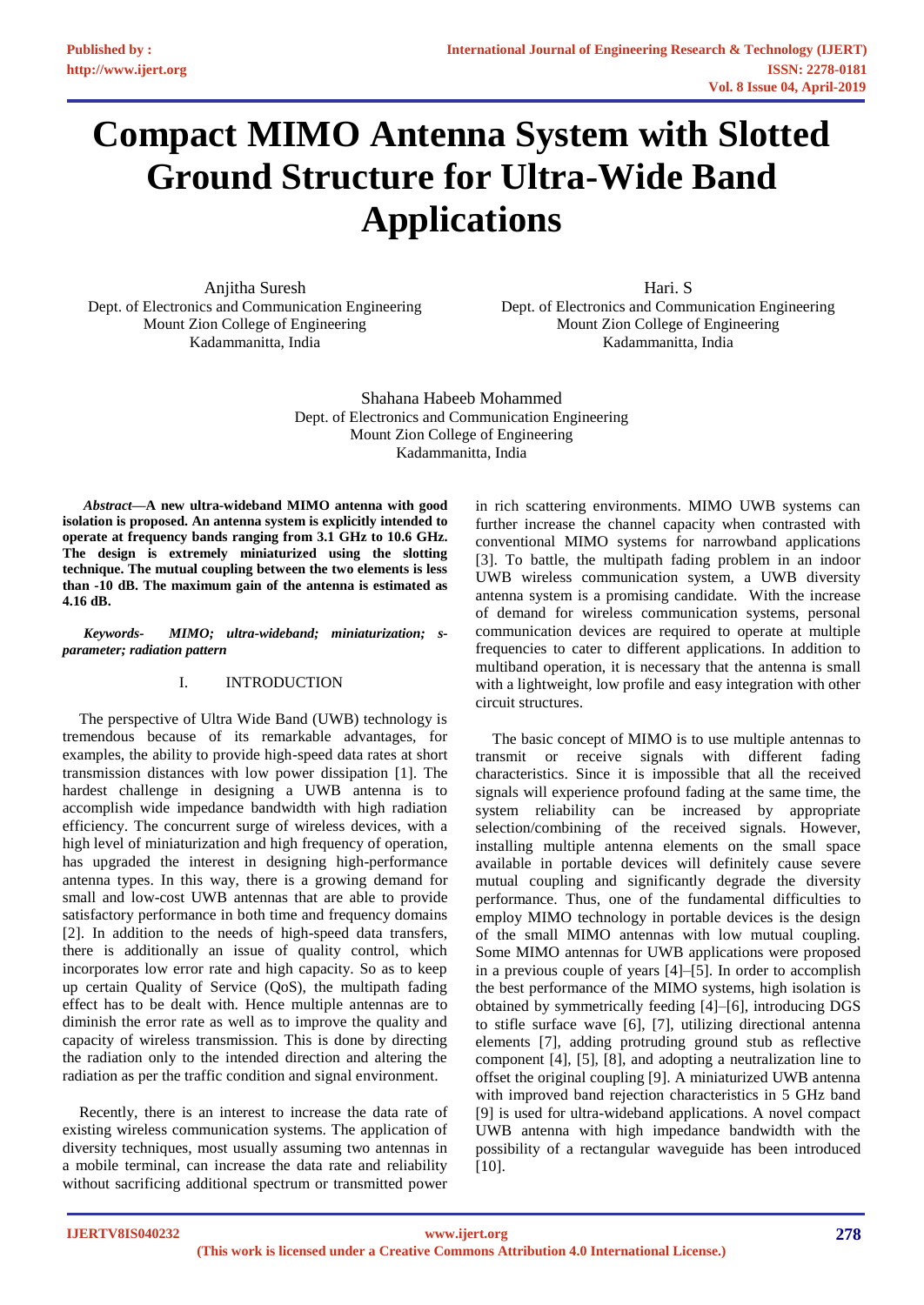A planar dipole antenna comprising of two semiellipticalended arms connected by a shorting bridge equipped for enhancing the antenna's impedance and gain throughout UWB operating bandwidth is studied [11]. A few methodologies concerning miniaturization are self-similar and space-filling fractal geometries [12], defected ground structure [13], slots and notches [14], reactive impedance surfaces [15], short circuits to the ground plane, loading antenna with lumped elements, etc. Slots can enhance miniaturization in terms of electrical length of the patch to obtain wider bandwidth and directivity too [16-17]. So as to obtain the ultra-wide bandwidth, omnidirectional radiation pattern, and small size antenna, four matching techniques are applied to the proposed UWB antennas, such as the use of slots, the use of notches at the bottom of the patch, the truncation ground plane, and the slotted ground plane[18].

This paper presents a MIMO antenna in a compact volume using slotted ground with UWB ability. The proposed antenna in this paper would have the accompanying upgrades:

*1)* The operating frequency bands cover 3.1 GHz to 10.6 GHz.

*2)* The mutual coupling between the antenna elements can be avoided by utilizing a slotted ground plane.

*3)* The return loss is beneath -10 dB over the operating bands with a peak gain of 4.16 dB.

## II. ANTENNA DESIGN

UWB technology has been viewed as one of the most encouraging wireless technologies that guarantee to reform high data rate transmission and empowers the personal area networking industry prompting to new developments and more prominent quality of services to the end users. Wireless communication systems with multiple transmitting and receiving antennas are well known for accomplishing a greater system capacity than the traditional ones employing only a single antenna at two sides of a communication link. Thus, MIMO technology can be used as a proficient innovation to solve the multipath fading problem in UWB systems. The UWB and MIMO technologies have been incorporated into the proposed antenna design for enhancing the performance in terms of high data rates. By consolidating the UWB wireless communication system with the MIMO technique, the multipath issue is treated as a favorable factor and the channel capability of the UWB communication system can be improved without additional bandwidth consumption.

The proposed antenna configuration is illustrated in fig I. The design was built on an FR4 substrate with relative dielectric constant of 4.4 and a thickness of 0.8mm. The antenna comprises two C-shaped symmetrical face-to-face radiating elements printed on the upper part of the substrate.



Fig 1. Proposed antenna design

Antenna design contains double U slots, two inverted L protrude branches and a line slot on the ground plane. Detailed dimensions of the element and slots are shown in fig II. The slotted ground plane is utilized to obtain ultra wide bandwidth, omnidirectional pattern, and miniaturization of an antenna. The size of the slots influences the impedance bandwidth of the antenna. Another preferred advantage of using slots on the ground plane is to reduce mutual coupling between antenna elements.





## III. PRINCIPLE OF OPERATION

Two antenna element with and without slotted ground was first dissected. Fig 3 demonstrates the simulated S-parameters of the proposed antenna and two antenna element without slotted ground. S-parameter depicts the input-output relationship between terminals.

Fig 3.a illustrates reflection parameters  $s(1,1)$  and  $s(2,2)$ , and fig 3.b shows transmission parameters  $s(1,2)$  and  $s(2,1)$  of the proposed antenna and antenna without slotted ground.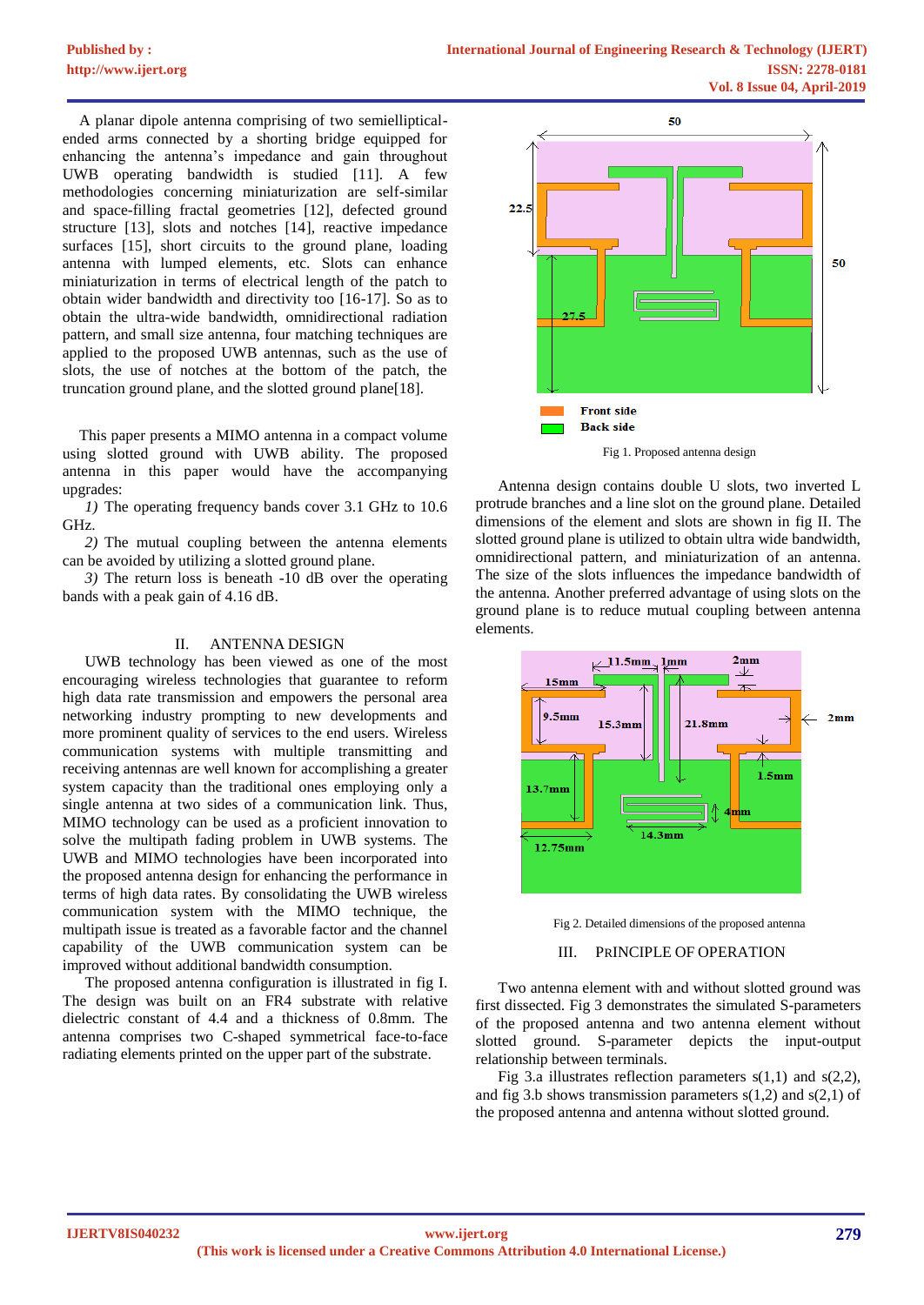

(b) Fig 3. Simulated S-parameters of proposed antenna and antenna without slotted ground

S(1,1) would be the reflection coefficient of antenna 1 and S(2,2) is the reflection coefficient of antenna 2. Reflection coefficient describes the amount of power reflected from the antenna. From fig 3.b antenna without ground plane has return loss greater than -10 dB, that means mutual coupling is higher.

#### IV. SIMULATION RESULTS

Fig 4 shows the deliberate and simulated S parameters for the design prototype. The antenna geometry is resonant at the wide range of frequency bands starting from 3.1 GHz to 10.6 GHz. The most minimal values of reflection coefficients are observed as -9.8dB at 6.8 GHz and -14.5 dB at 9.8 GHz respectively. The return loss is estimated as well under 10 dB for an overall band. While designing a MIMO antenna system, the principle exertion achieved a lower value of transmission coefficient between antennas and this is viewed as a key factor in design. The mutual coupling between two antenna elements in operating bands is well under -10 dB.



Fig 4. Simulated S-parameter of proposed antenna



Fig 5. Simulated (a) 3 dimensional and (b) two dimensional radiation pattern of proposed antenna

The radiation pattern of the proposed antenna as shown in fig 5. Fig (5. a) and fig (5. b) shows the 3D plot and the 2D plot of the radiation pattern respectively. The radiation pattern of an antenna is a plot of the far field radiation properties of an antenna as a function of the spatial coordinates which are